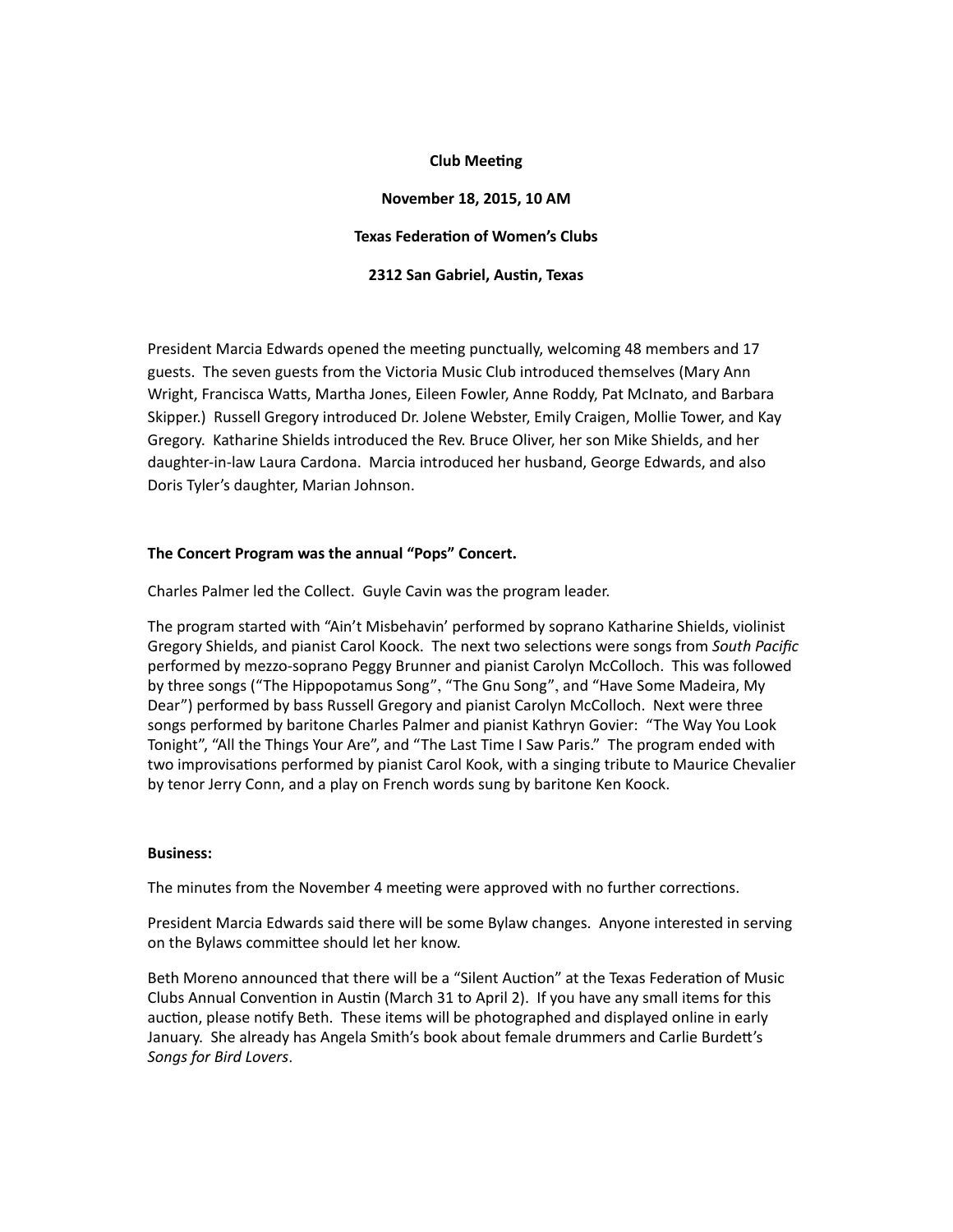## **Officer Reports:**

Suzy Gallagher, Chair of the Membership Committee, announced that Doris Jean Tyler's membership has been reactivated.

Carolyn McColloch, Chair of the Hospitality Committee, thanked all those who helped with the "Pops Concert" tables, chairs, and refreshments. She encouraged everyone to sign up on the "Holiday Coffee" food donation list.

## **Announcements:**

Carol Brannon is organizing programs at nursing homes and similar facilities between Thanksgiving and Christmas. If you are interested in performing at these programs, please let her know.

Madeleine McCauley asked singers to sign up for the WMMC Chorus. The group is scheduled to perform on the February 17 and May 4 programs.

The Balcones Community Orchestra will be performing at the Episcopal Church of the Resurrection (Burnet Rd.) at 4 p.m. on Sunday, November 22.

The meeting was adjourned at 11:13 AM.

Submitted by

Virginia Kniesner,

Recording Secretary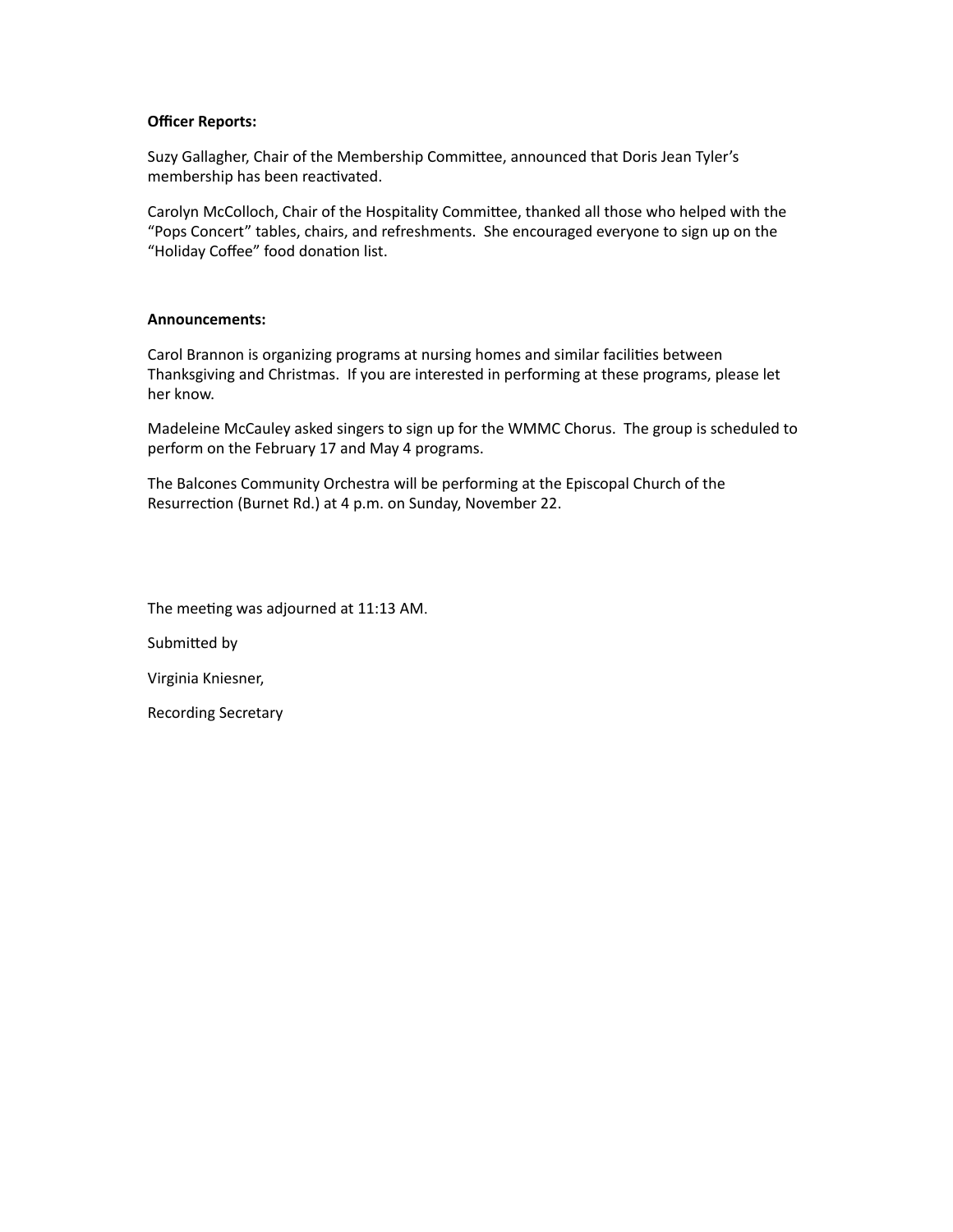## **"Pops" Concert**

## **November 18, 2015**

| Program Leader: | Guyle Cavin           |
|-----------------|-----------------------|
| Collect Leader: | <b>Charles Palmer</b> |

## **Program**

Ain't Misbehavin' Thomas "Fats" Waller (1904-1943)

Katharine Shields, soprano

Gregory Shields, violin, Carol Koock, piano

**South Pacific COVER 1902-1979 COVER 1902-1979 Richard Rodgers (1902-1979)** 

Bali Hai **Discript Contract Contract Contract Contract Contract Contract Contract Contract Contract Contract Contract Contract Contract Contract Contract Contract Contract Contract Contract Contract Contract Contract Contr** 

Happy Talk

Peggy Brunner, mezzo-soprano

Carolyn McColloch, piano

The Hippopotamus Song **Michael Flanders** (1922-1975)

The Gnu Song and Controller Controller Controller Controller Donald Swann (1923-1994)

Have Some Madeira, My Dear

Russell Gregory, bass

Carolyn McColloch, piano

The Way You Look Tonight **The Way You Look Tonight All Accord Contract Contract Contract Contract Contract Contract Contract Contract Contract Contract Contract Contract Contract Contract Contract Contract Contract Contr** 

All the Things You Are

The Last Time I Saw Paris

Charles Palmer, baritone

Kathryn Govier, piano